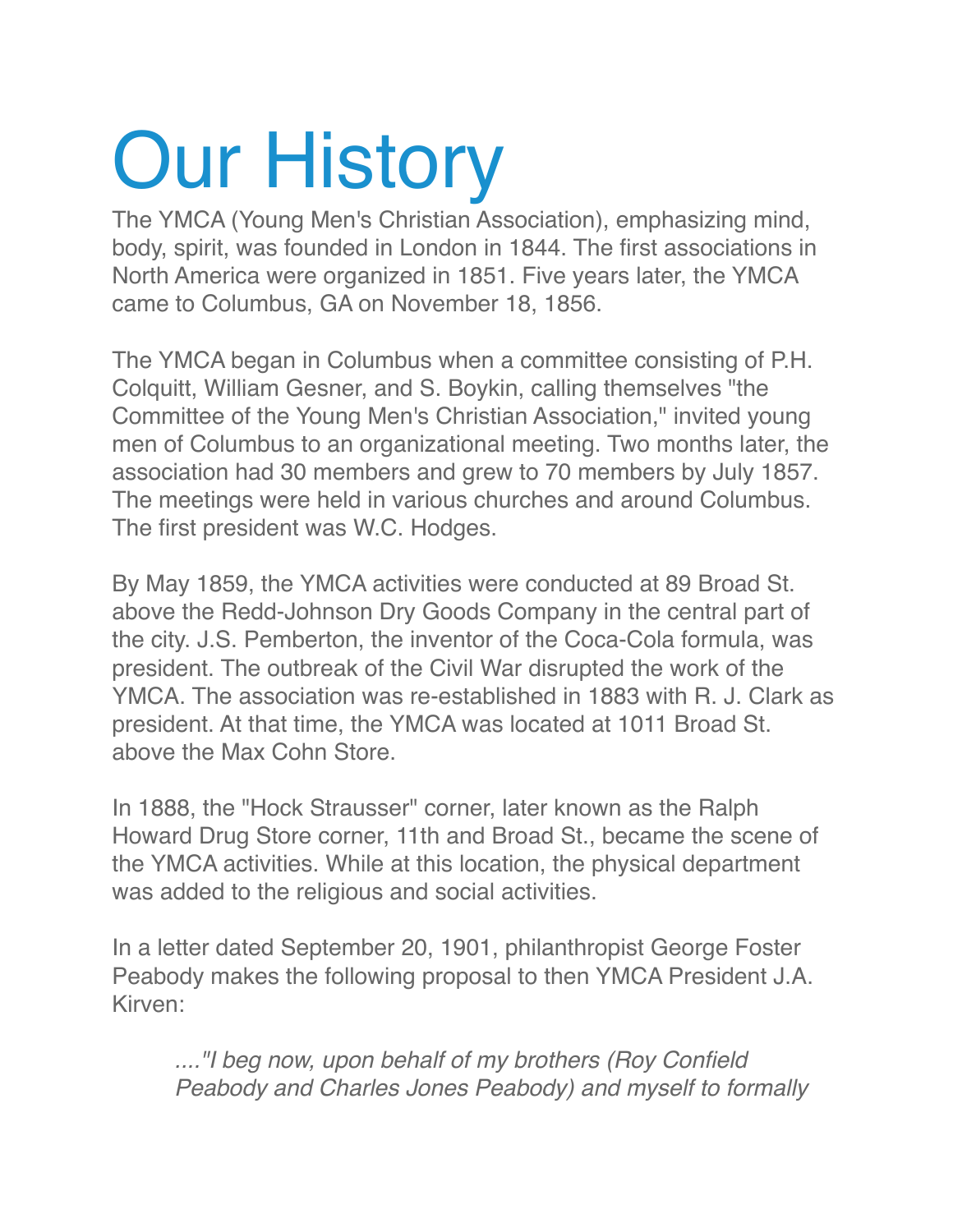*confirm our offer to erect a building to cost not less than \$35,000 suitable for occupancy by the YMCA and to be placed upon a lot of ground to be provided and deeded to the association by other friends, free of lien. This offer is conditioned upon the purchase and payment for this land, and upon the raising of as much as \$10,000 in cash to be invested and held by the trustees of the association for an endowment fund."*

### **The Central YMCA**

The original marble YMCA building located at 118 E. 11th St. was dedicated on December 2-4, 1903. The construction was completed in 1907. According to Johnny Sharp, former YMCA Metropolitan Executive Director (1975), the building was modeled after the YMCA in London. "Columbus on the Chattahoochee" (1951), Etta Blanchard wrote,"Georgia Foster Peabody gave to Columbus the only marble YMCA in America."

The adjacent brick building used by the Central YMCA was added in 1952. The handsome three-story and basement addition cost \$578,000. The building was dedicated in January 1954 "to the glory of God" By Frederick S. Porter, then Chaplain at City Hospital (now known as the Medical Center). Dr. Porter was the former pastor of the First Baptist Church of Columbus.

Today, the Central YMCA building is owned by First Presbyterian Church of Columbus, GA. The walls of the 1952 addition came down June 2010 while the historic marble building still stands. We are excited to see the preservation and changes to come on this site.

#### **John P Thayer**

The John P. Thayer YMCA opened February 1, 2010. Thank you to the community and all of the donors who made the project possible. The formal Grand Opening Ceremony was held on April 25, 2010 where the building was dedicated to John P. Thayer. We are excited to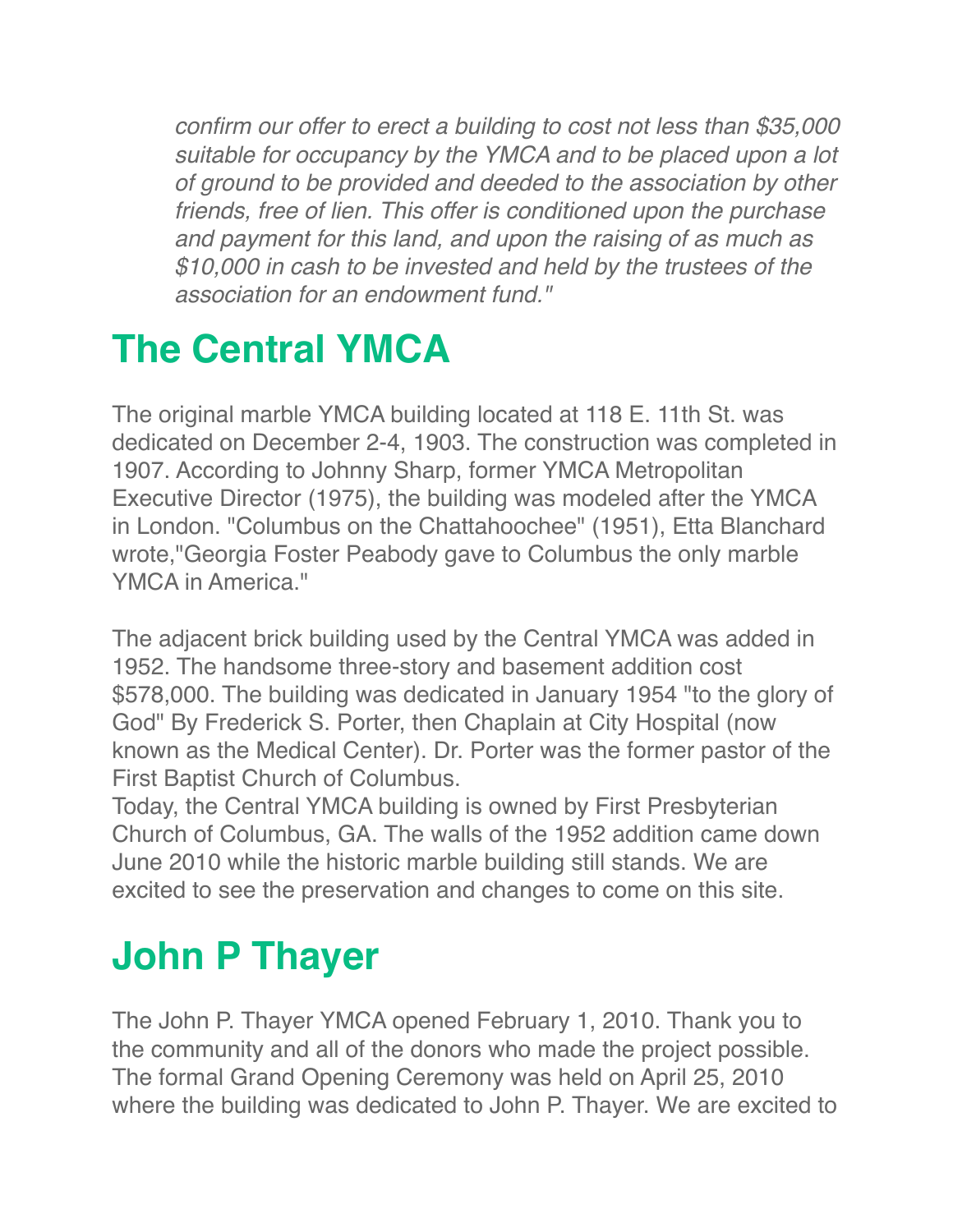make history and impact our community with the use of our new facility.

#### **Don Abbott Turner**

Don Abbott Turner was born on October 24, 1892 in Macon, GA. He was raised in Thomasville, GA. He came to Columbus at the age of 21. Turner worked as secretary to the manager of the local electric power plant. While he lived at the Central YMCA in Columbus, Turner became an athlete with amateur acrobatic troops and sporting teams.

In 1917, he married Elizabeth Bradley, the only daughter of one of Columbus' most wealthy families at that time. Turner inherited by marriage the W.C. Bradley industrials, banking, and agricultural legacy. Turner retired as Chairman of the Board of the CB&T Bankshares, Columbus Bank and Trust Company's parent company, remaining the Chairman of the W.C. Bradley Company. After suffering from a stroke, Turner died at St. Francis Hospital on Wednesday, August 11, 1982. In his Last Will and Testament, he left money to several charitable foundations and organizations including the YMCA of Metropolitan Columbus.

In 1983, the D.A.Turner YMCA was named in his honor.

*Sources: Greg Gardner and Nolan Walters, Columbus Ledger-Enquirer, Columbus, GA, August 1982.*

## **A. J. McClung**

The Ninth Street Branch YMCA had its beginning through the efforts of a small prayer bank group in 1901. The first home was a small frame building. In its infancy, the destiny of the work was guided by a committee of Negro Citizens of the community. Among this group were W.E. Clark, S.R. Marshall, S.W. Yarbrough, and Dr. R.H. Cobb.

Under the direction of this group with the aid of citizens of the community, activities as a small institution were carried on the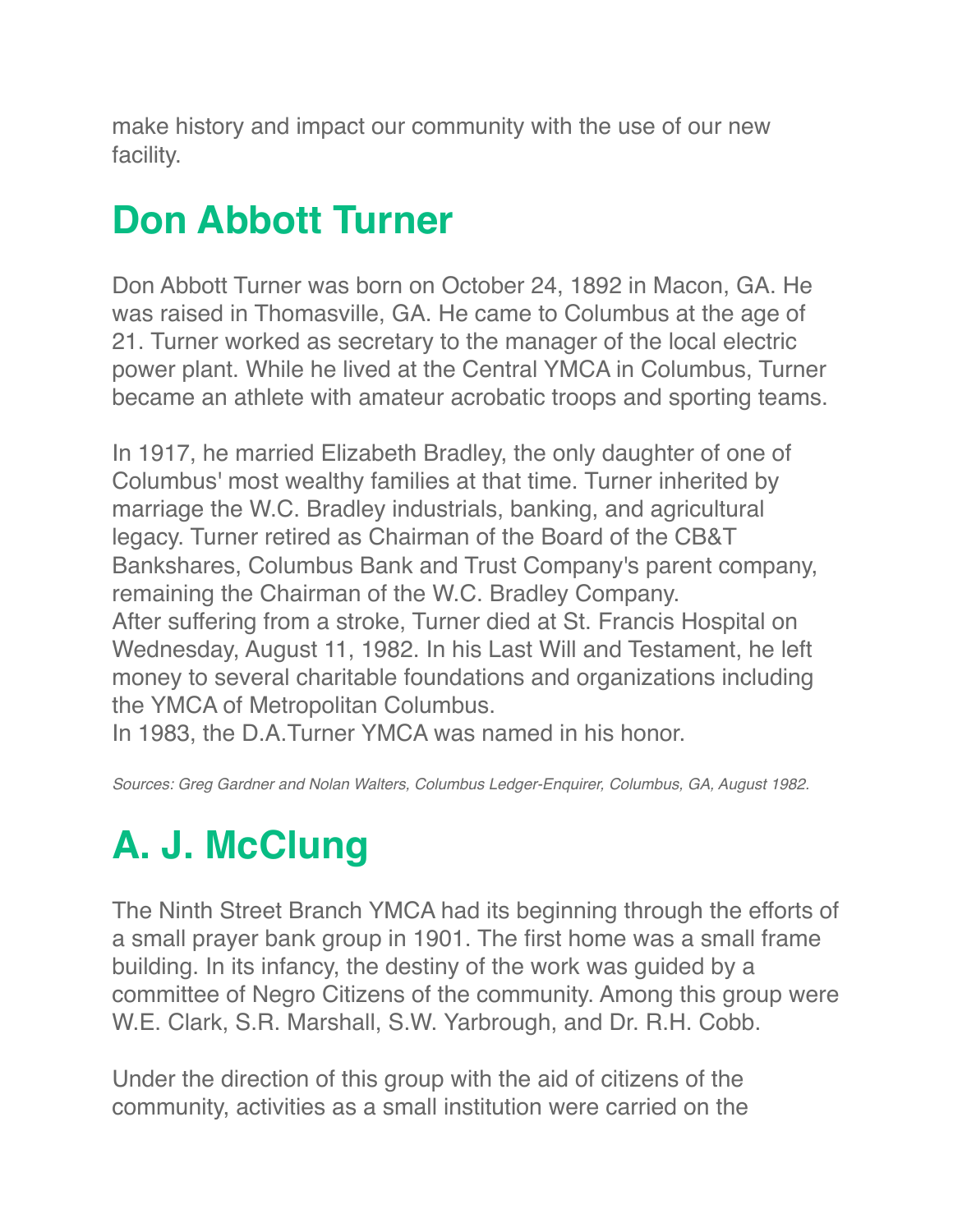organization for boys and young men in the city. From 1907- 1925, the Ninth Street Branch carried on valuable services for men, young and old, in the community.

In 1907, George Foster Peabody and his brothers, Royal Confield Peabody and Charles Jones Peabody, donated a sizable monetary gift that resulted in the first constructed and fully equipped Negro YMCA in the country.

During the year of 1925, additional improvements were made to the building through funds contributed by the Army and Navy Board of the YMCA and local citizens. At that time, E.E. Farley, Executive Secretary of the Army and Navy Board at Fort Benning, was associated with the branch. Mr. Farley's assistance was very profitable for all departments for the work of the association.

On Tuesday morning, December 31, 1963 at approximately 10:30 a.m., the gymnasium roof of the YMCA collapsed due to the weak condition of the building, snow, and ice. The Ninth Street Branch closed its doors three months later and was subsequently demolished. For the next two years, the YMCA provided programs from a building owned by Dr. S.P. Charleston on Shepherd Drive in Columbus.

On Sunday, November 21, 1965 at 4:00 p.m., a new YMCA facility was dedicated as the Brookhaven Boulevard Branch YMCA. In 1978, the YMCA was renamed the A.J. McClung YMCA in honor of former director Arthur J. McClung for his service to the YMCA and the community. In 1986, the board of directors elected to break away from the Metropolitan Association and become an independent association. On June 2, 1986, the A.J. McClung Young Men's Christian Association became incorporated.

In January of 2001, the A.J. McClung YMCA merged with the YMCAs of Metropolitan Columbus to become a branch under the one umbrella of the YMCA association. Under the leadership of David Steele, Executive Director, and Ernestine Ramsey, Branch Director, the YMCA